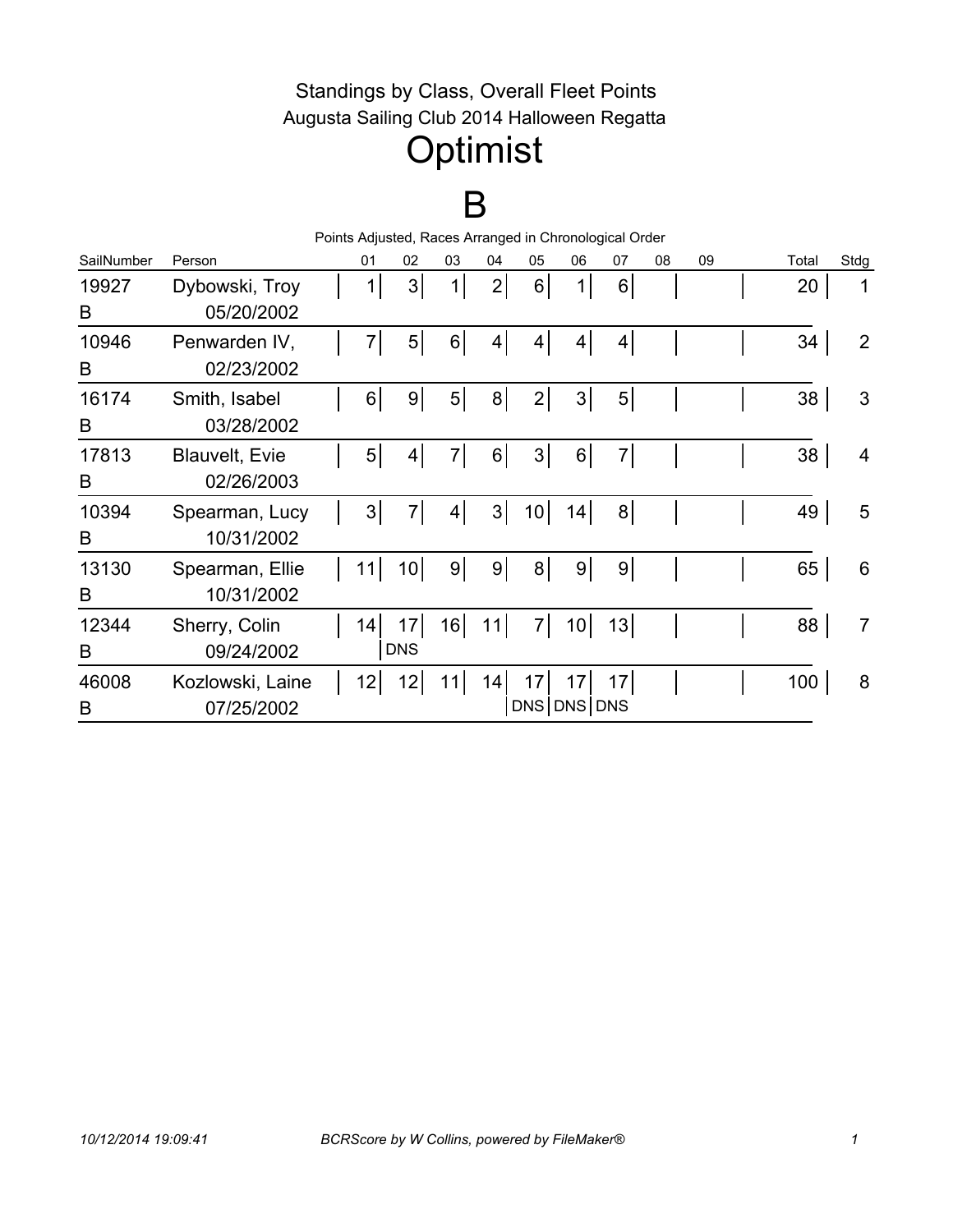#### Standings by Class, Overall Fleet Points Augusta Sailing Club 2014 Halloween Regatta

# **Optimist**

### R

| Points Adjusted, Races Arranged in Chronological Order |                  |  |                |                |                 |                 |                |                |                |    |    |       |      |
|--------------------------------------------------------|------------------|--|----------------|----------------|-----------------|-----------------|----------------|----------------|----------------|----|----|-------|------|
| SailNumber                                             | Person           |  | 01             | 02             | 03              | 04              | 05             | 06             | 07             | 08 | 09 | Total | Stdg |
| 16293                                                  | harris, scott    |  | $\overline{2}$ |                | 2               | 1               | 5 <sub>l</sub> | 2 <sub>1</sub> | 2 <sub>l</sub> |    |    | 15    |      |
| R                                                      | 06/26/2000       |  |                |                |                 |                 |                |                |                |    |    |       |      |
| 16008                                                  | Blauvelt, Carlyn |  | $\overline{4}$ | $\overline{2}$ | 3               | 5 <sup>1</sup>  | 11             | 5 <sup>1</sup> | 1 <sup>1</sup> |    |    | 21    |      |
| R                                                      | 02/22/2001       |  |                |                |                 |                 |                |                |                |    |    |       |      |
| 16465                                                  | Dixon, Savannah  |  | 9 <sub>l</sub> | 6              | 10 <sup>1</sup> | 10 <sup>1</sup> | 12             |                | 7 11           |    |    | 65    | 3    |
| R                                                      | 03/27/2001       |  |                |                |                 |                 |                |                |                |    |    |       |      |